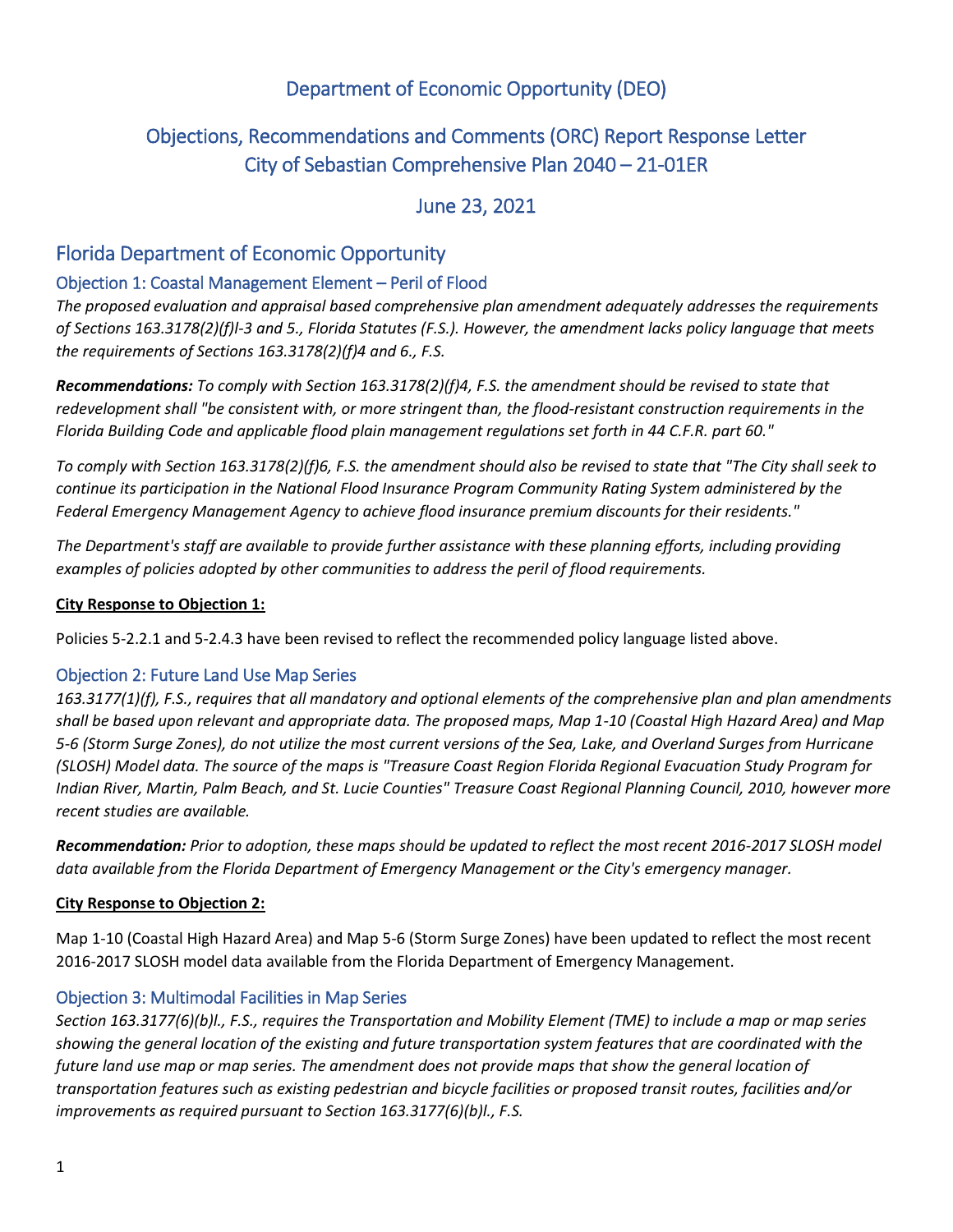*Recommendation: Prior to adoption the amendment should be revised to include the following maps:*

- *Proposed transit routes, facilities and/or improvements.*
- *Existing and proposed number of lanes for the City's roadways.*

### **City Response to Objection 3:**

The Transportation & Mobility Element Data Inventory and Analysis states the City's desire and need for future development of bicycle and pedestrian plans. These efforts would likely include a detailed inventory of existing conditions. As it related to future transit improvements, the City will continue to coordinate with Indian River County Transit (GoLine) to monitor planned improvements within the Transit Development Plan as they are updated. A map depicting GoLine's 10-Year Cost Affordable Plan Improvements from the 2019-2018 TDP has been included in the Comprehensive Plan's Map Series. Map 2-1 has been updated to note that the current and future condition of City roadways depicted are 2-lanes.

### Objection 4: Concurrency Management

*The St. Johns River Water Management District advises that in order to adequately address all of the water supply and facility concurrency requirements of Section 163.3180(2), Florida Statutes (F.S.), the City's concurrency management system must ensure that both adequate water supplies and potable water facilities are available to serve development no later than the date on which the City anticipates issuing a certificate of occupancy. In addition, the concurrency management system must include consultation with the applicable water supplier during the permit review process and prior to approval of a building permit to determine if adequate water supplies will be available to serve the development by the anticipated issuance date of the certificate of occupancy. The proposed policies within the Infrastructure Element and Government and Implementation Elements related to the City's concurrency management system do not appear to address all of the requirements of Section 163.3180(2), F.S.*

*Recommendation: To comply with Section 163.3180(2), F.S. the Plan should be revised to address all concurrency management system requirements. Statutory language may be adopted verbatim so that the amendment reads to the effect of:*

- *"Sanitary sewer, solid waste, drainage, adequate water supplies, and potable water facilities shall be in place and available to serve new development no later than the issuance by the City of a certificate of occupancy or its functional equivalent".*
- *"Prior to approval of building permit or its functional equivalent , the City shall consult with the applicable water supplier to determine whether adequate water supplies to serve the new development will be available no later than the anticipated date of issuance by the local government of a certificate of occupancy or its functional equivalent".*

*Additionally, the City should coordinate with the St. Johns River Water Management District to ensure all the concurrency management requirements are completely addressed.*

### **City Response to Objection 4:**

Policy 7-2.7.2 has been revised to reflect the statutory language recommended above. The City will continue to coordinate with SJRWMD on issues related to water supply and conservation as stated in Policies 4-1.5.3, 5-1.4.7, and 7- 1.1.3.

### Comment 1: Land Use Element -Annexation Studies

*Proposed Land Use Element Policy 1-2.4.1 does not provide meaningful and predictable standards which indicate under what circumstances the City will require an analysis for areas considered for annexation. The open-ended language may result in arbitrary decision making and unpredictability in the determination of whether facilities and services will be in place in a timely cost-efficient manner to serve the annexation area and the corresponding region. Prior to adoption the amendment should be revised to include standards to guide when annexation studies will be required.*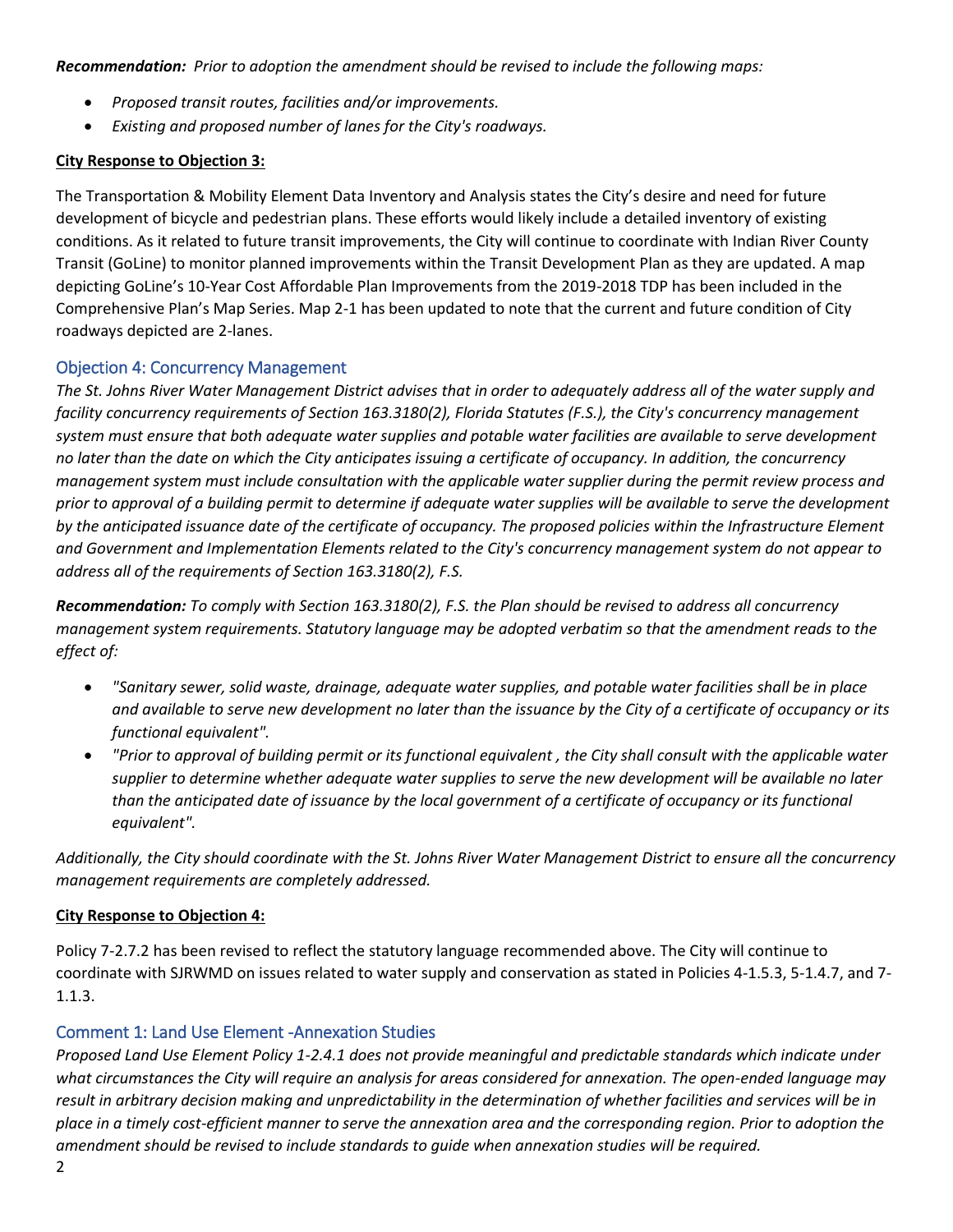### **City Response to Comment 1:**

Land Use Element Policy 1-2.4.1 has been augmented to include additional guidance and clarity related to the conditions by which annexation analysis shall be required.

### Comment 2: Population Discrepancies

*There is discrepancy between the reported population numbers and maximum densities described in Tables 1-4 and 1-6 and the text of their respective Land Use Element Data Inventory and Analysis (DIA) section. The text of the "Population Trends and Projections" section of the DIA indicates that BEBR's official population estimate as of April 1, 2020 is 25,658 residents. However, Table 1-4 presents the 2020 population as 25,957. In the text of the section "Build Out Analysis" of the DIA the maximum construction of residential dwelling units is indicated to be 4,706, but Table 1-6 indicates the total maximum residential dwelling units as 4,922. Prior to adoption discrepancies between these sections text and tables should be reconciled, if necessary.*

### **City Response to Comment 2:**

Thank you. Tables 1-4 and 1-6 have been updated to reflect consistent population projections throughout the Comprehensive Plan.

### Comment 3: Coastal Resiliency Plan

*The City of Sebastian's Coastal Resiliency Plan is cited repeatedly throughout the Plan's Coastal Management Element and throughout the Plan. The stated purpose of the Coastal Resiliency Plan is to support the current Comprehensive Plan update. The Plan provides vital data and analysis such as the City's Vulnerability Assessment and develops an Adaptation Action Plan. Prior to adoption, the City should consider including the Plan into the Data Inventory and Analysis of the Conservation and Coastal Management Element section to further support the comprehensive plan.*

### **City Response to Comment 3:**

Per Section 163.3177(1)(b), F.S., documents may be adopted by reference but not incorporated verbatim into the plan. The appropriate references for the City's Coastal Resiliency Plan, with title and author, have been included throughout the Comprehensive Plan.

### Comment 4: Incorrect Statutory Reference

*Prior to adoption, the amendment should be revised to correct the incorrect statutory reference in Conservation and Coastal Management Element Objective 5-2.1. The objective references the statute section which defines Coastal High Hazard Area as section "163.3178(2)(h)9," however the correct citation is 163.3178(2)(h), F.S.*

### **City Response to Comment 4:**

Conservation and Coastal Management Element Objective 5-2.1 has been revised to include the correct statutory reference a 163.3178(2)(h).

### Comment 5: Transportation LOS Standards

*The Transportation and Mobility Element DIA Tables 2-4 through 2-6 are based upon the 2009 FDOT Quality/LOS (QLOS) Handbook. Prior to adoption the amendment should be revised for the LOS tables to reflect the updated service volumes reported in the 2020 FDOT QLOS Handbook.*

### **City Response to Comment 5:**

Table 2-4 through Table 2-6 in the Transportation and Mobility Element DIA have been updated to reflect the updated service volumes reported in the 2020 FDOT QLOS Handbook.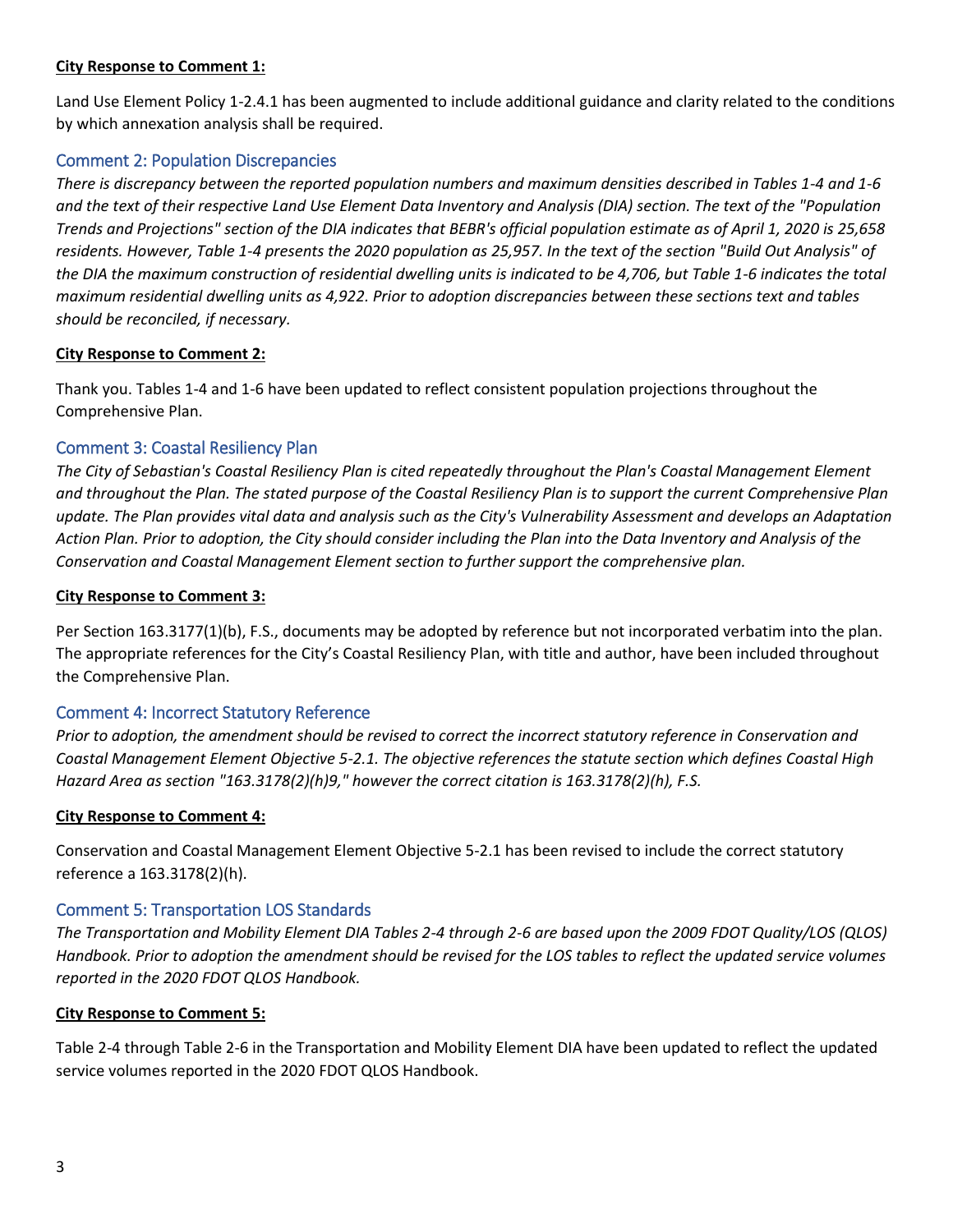# Treasure Coast Regional Planning Council

The following represent the City's responses to the comments and related recommendations provided by TCRPC to the Department of Economic Opportunity in correspondence dated March 3, 2021.

# Comment 1

*Policy 1-1.3.9 should be revised to target non-residential uses to major intersections and appropriate infill corridors.* 

### **City Response to Comment 1:**

The City believes that Policy 1-1.3.9 in its current form provides both appropriate guidance and flexibility to address varying market conditions.

### Comment 2

*The City may want to consider mapping the annexation reserve areas and including that in the map series of the comprehensive plan.* 

### **City Response to Comment 2:**

A map depicting the City's annexation reserve area has been included in the Map Series.

### Comment 3

*In Policy 1-2.4.1, Council staff suggests the City consider making studies mandatory for certain factors such as size or potential impacts.* 

### **City Response to Comment 3:**

Land Use Element Policy 1-2.4.1 has been augmented to include additional guidance and clarity related to the conditions by which annexation analysis shall be required.

### Comment 4

*Policy 4-1.1.2 should be revised to include transportation and recreation Level of Service standards and reference the corresponding policies in the respective elements. This will make the list comprehensive and ensure that these standards are not missed by a casual user of the comprehensive plan.*

### **City Response to Comment 4:**

Policy 4-1.1.2 has been revised to reference the policies including Level of Service standards for transportation (Policy 2- 2.3.2) and recreation (Policy 6-1.1.1) respectively.

### Comment 5

*Policies 4-1.2.1, 4-1.2.2 and 4-1.2.5 concerning on-site wastewater treatment do not appear to be consistent with each other. Policy 4-1.2.2 includes text which prohibits permitting of new on-site wastewater treatment systems but Policy 4- 1.2.1 allows for them if sewer service is more than 500 feet away and Policy 4-1.2.5 seeks to limit "extensive use" of new septic tanks. Council suggests a clear approach to this issue that treats infill on platted residential subdivision lots (such as the GDC areas) differently from commercial uses and new subdivisions. The GDC areas could have provisions allowing houses to be constructed with new septic systems if there is no extension of sanitary sewer to serve the lot but require connection when the lines reach the property; with more explicit prohibitions on septic systems for other areas. The City is encouraged to not allow the use of septic systems in any new developments due to the proximity to natural areas, sea level rise, and flooding that exacerbate the nutrient impacts of septic systems. It will be difficult to make progress on converting from septic to sewer if new septic systems continue to be built.*

### **City Response to Comment 5:**

Policy 4-1.2.2 has been revised to include "where public sewer infrastructure is not readily available". The City believes that this addition will provide for consistency with Policies 4-1.2.1 and 4-1.2.5.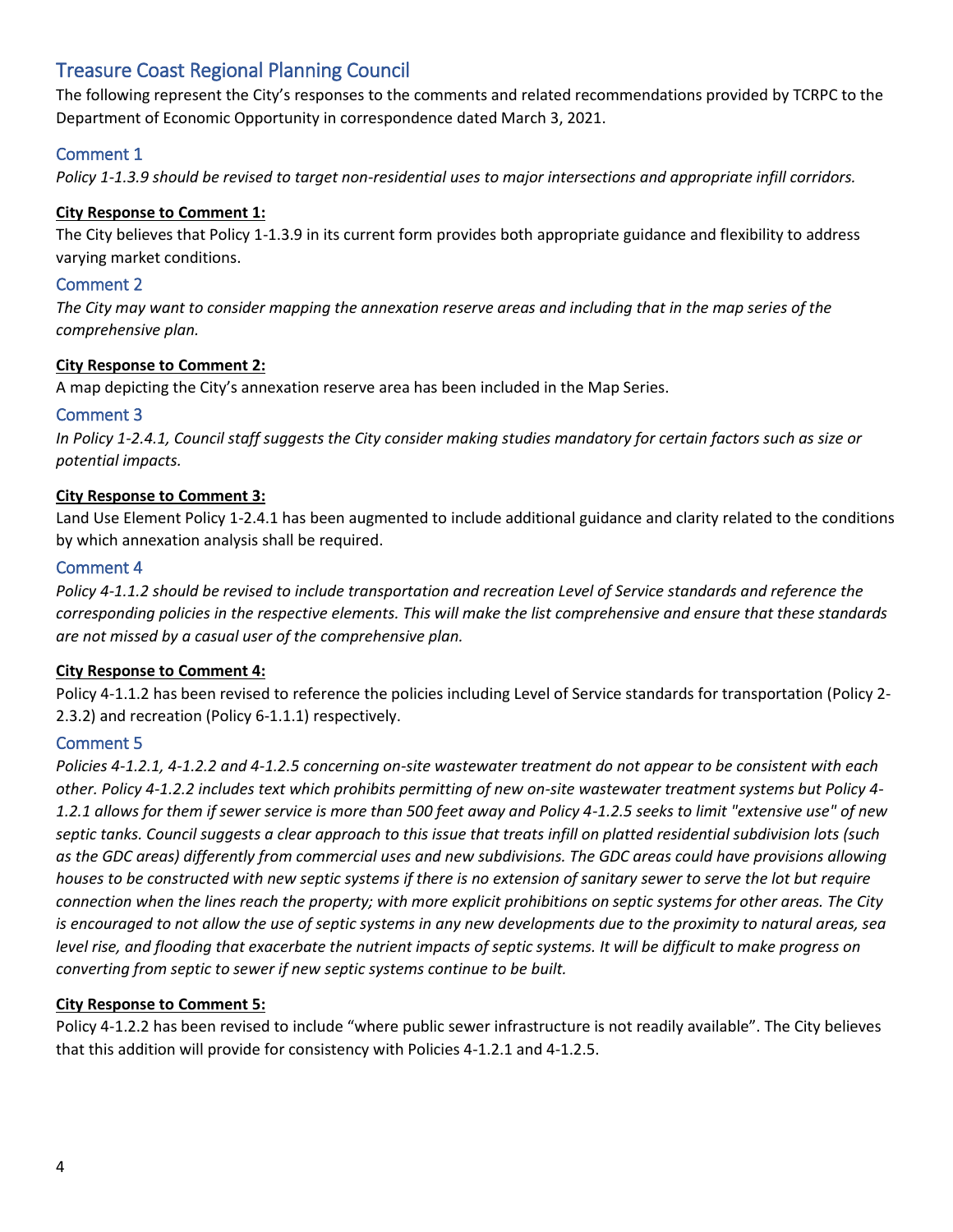# **Florida Department of Transportation**

The following represent the City's responses to the technical assistance comments and related recommendations provided by FDOT to the Department of Economic Opportunity in correspondence dated March 18, 2021.

# Recommendation for Technical Assistance Comment #1

*To further build on the relationship between the City and FDOT, FDOT requests that the City consider adding a new policy to the Land Use and Governance and Implementation Elements to include FDOT as a review agency in the early stages of the development review process for any annexation as well as new development and/or redevelopment project that could have an impact on US-1, SR-510 and I-95. By including FDOT into the early stages of development review, the Department could work with the City in identifying strategies to eliminate, reduce, or mitigate impacts from those developments on the State Highway System (SHS) and Strategic Intermodal System (SIS). This improved level of coordination should offer enhanced opportunities to assist the City with the latest and appropriate guidance and strategies to enhance and preserve the SHS and SIS while furthering community goals.*

# **City Response to Recommendation for Technical Assistance Comment #1:**

The City will continue to provide appropriate information to FDOT during the development review process.

# Recommendation #1 for Technical Assistance Comment #2

*Please consider adding a new policy requiring coordination with the IRC MPO and consistency with the MPO's Connecting IRC. This coordination and consistency aids to ensure that the MPO's future land use planning projections remain consistent with the City's in determining future needs and allocation of resources for transportation infrastructure and services.*

# **City Response to Recommendation #1 for Technical Assistance Comment #2:**

The analysis performed for the development of the Comprehensive Plan was completed prior to the completion of the MPO's 2045 LRTP. However, the City recognizes the important relationship between the MPO's plans and the City's growth. The Comprehensive Plan includes multiple policies supporting coordination with the MPO (2-1.1.17, 2-1.3.5, 2- 1.3.6, 7-1.1.3, 7-2.3.4). The City will continue to coordinate with the MPO on its planning initiatives.

# Recommendation #2 for Technical Assistance Comment #2

*DIA pages 103 and 107 reference a population increase of 8,909 persons between 2020 and 2040; however, Table 1-4 (Population Projections) indicates an increase of 8,610 persons over the same period. Please verify the discrepancy and update the text and/or table accordingly.*

# **City Response to Recommendation #2 for Technical Assistance Comment #2:**

Thank you. Table 1-4 has been updated to reflect consistent population projections throughout the Comprehensive Plan.

# Recommendation for Technical Assistance Comment #3

*US-1 within the City is a state roadway facility and an urban principal arterial. To ensure the LOS targets (TME Policy 2- 1.3.2), evacuation clearance times (CCME DIA) and access along US-1 are maintained, any development/redevelopment along or adjacent to US-1 requires an access permit from FDOT to ensure potential impacts are identified and appropriate mitigation can be determined accordingly.* 

# **City Response to Recommendation for Technical Assistance Comment #3:**

Thank you. This information is acknowledged and understood. Please see the previous response to Recommendation for Technical Assistance Comment #1. The City will continue to provide appropriate information to FDOT during the development review process.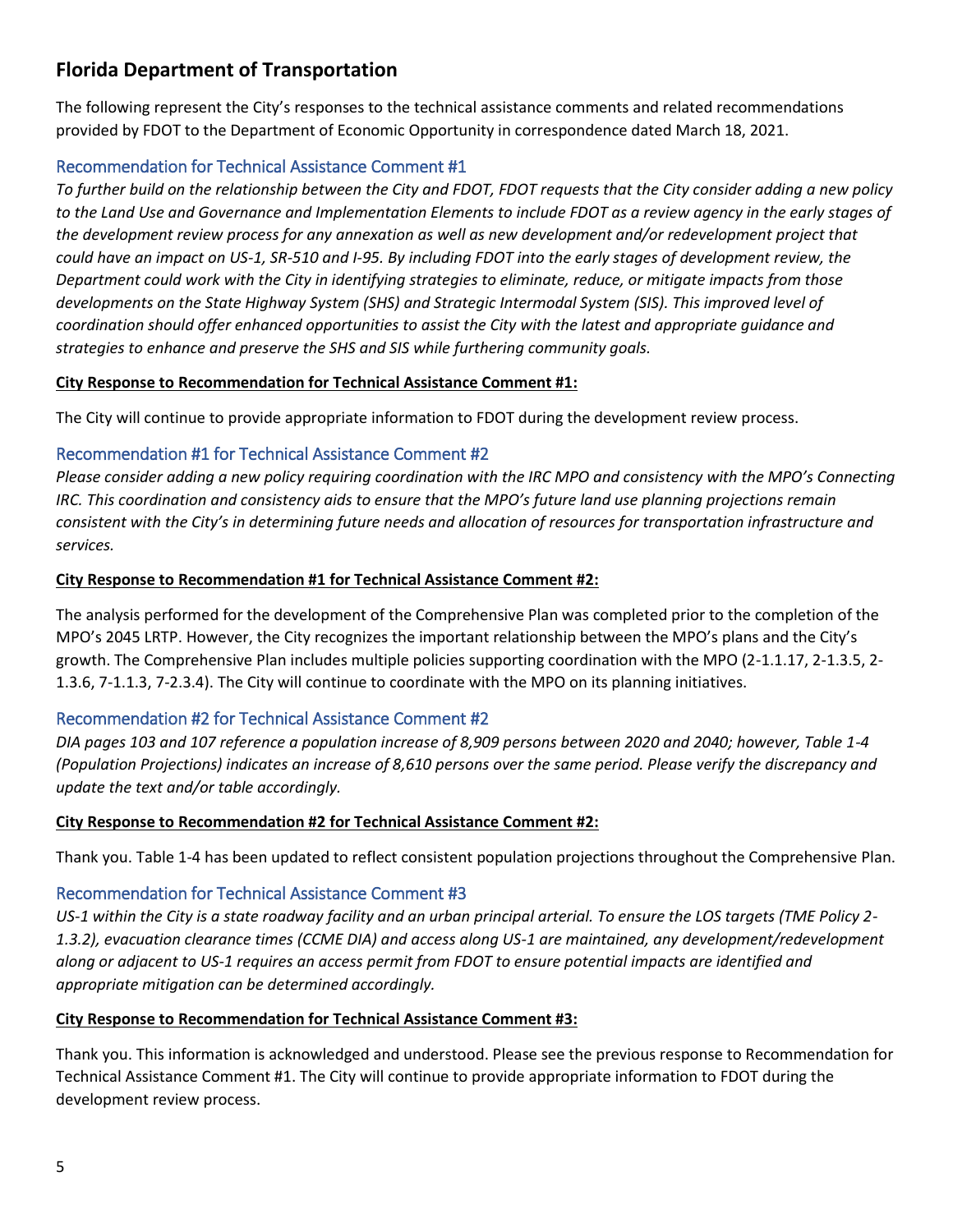# Recommendation for Technical Assistance Comment #4

*The above policy states that analysis of annexations may be completed on a case-by-case basis. This open-ended language may result in arbitrary decision making and unpredictability in the determination of whether facilities and services will be in place in a timely cost-efficient manner to serve the annexation area and the corresponding region. It is preferred that this policy outline the City's responsibilities for any local and regional impacts that could result from annexations in a consistent and predictable manner.* 

*FDOT encourages the City to modify Policy 1-2.4.1 or consider adding a new related policy to the Transportation and Mobility Element to require analysis of all annexations to account for impacts to facilities of state and regional importance (including facilities on the MPO's roadway network). The policy should also include language to include FDOT as a required review agency at the early stages of those annexations to coordinate the identification and implementation of measures to reduce, eliminate or mitigate adverse impacts.*

### **City Response to Recommendation for Technical Assistance Comment #4:**

The City values collaboration with FDOT and the Indian River County MPO and will continue to coordinate as appropriate during the development review process.

### Technical Assistance Comment #5

*Policy 1-1.2.3 "encourages" multi-modal connectivity for medium density residential. Consider changing "encourages" to "requires" in order to reinforce the City's commitment towards a multi-modal transportation network, consistent with Transportation and Mobility Element Policy 2-1.1.3, which prioritizes sustainable and equitable mobility.*

### **City Response to Technical Assistance Comment #5:**

Thank you for the comment. The City and the new Comprehensive Plan are supportive of a multimodal transportation network as noted above. Multimodal connectivity related to specific residential developments will be addressed during the City's development review/approval processes.

*Policy 1-2.2.6 is listed as "Policy 2.2.6". Revise to consistent numbering.*

### **City Response to Technical Assistance Comment #5:**

Thank you. The policy numbering has been updated.

### Recommendation #1 for Technical Assistance Comment #6

*FDOT recommends that the service volumes used in TME DIA Tables 2-4 thru 2-6 be revised to reflect the updated service volumes reported in the 2020 QLOS Handbook and that the calculated LOS be revised in each table accordingly.*

### **City Response to Recommendation #1 for Technical Assistance Comment #6:**

Table 2-4 through Table 2-6 in the Transportation and Mobility Element DIA have been updated to reflect the updated service volumes reported in the 2020 FDOT QLOS Handbook.

### Recommendation #2 for Technical Assistance Comment #6

*Additionally, as noted in Technical Assistance Comment (TAC) #4, future annexations will generally occur south and west of the City limits, which could have an impact on the operations along I-95. FDOT encourages the City to include the current and future LOS and LOS standards for the segments of I-95 north and south of Fellsmere Road / Sebastian Boulevard in the TME DIA Tables 2-4 thru 2-6 for reference.*

### **City Response to Recommendation #2 for Technical Assistance Comment #6:**

Analysis performed as part of the Transportation and Mobility Element DIA only included roadways within or adjacent to the City's current City limits.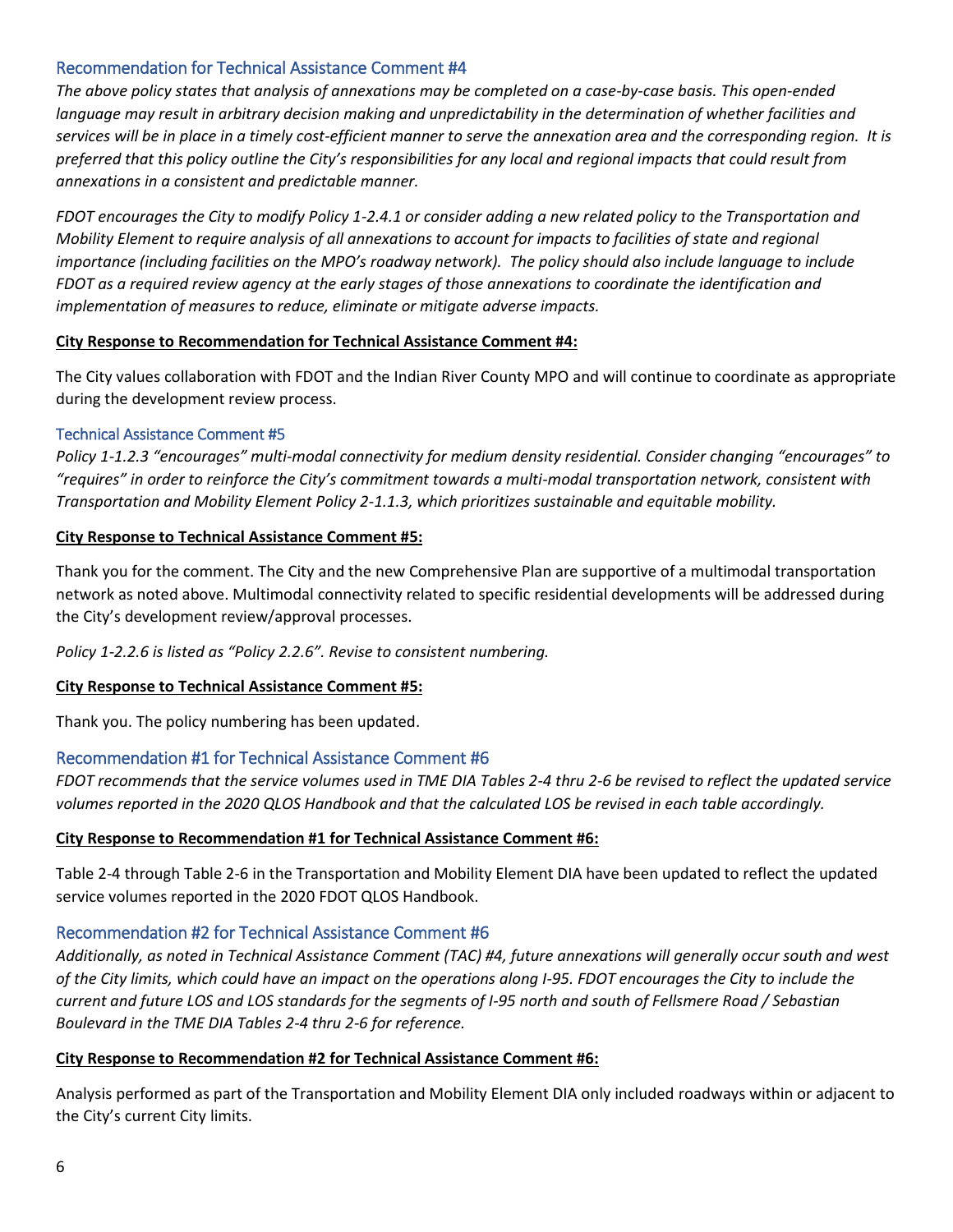### Recommendation for Technical Assistance Comment #7

*FDOT encourages the City to update the map series to include the following maps:*

- *Existing pedestrian and bicycle facilities*
- *Proposed transit routes, facilities and/or improvements*

### **City Response to Recommendation for Technical Assistance Comment #7:**

The Transportation & Mobility Element Data Inventory and Analysis states the City's desire and need for future development of bicycle and pedestrian plans. These efforts would likely include a detailed inventory of existing conditions. As it related to future transit improvements, the City will continue to coordinate with Indian River County Transit (GoLine) to monitor planned improvements within the Transit Development Plan (TDP) as they are updated. A map depicting GoLine's 10-Year Cost Affordable Plan Improvements from the 2019-2018 TDP has been included in the Comprehensive Plan's Map Series.

### Recommendation for Technical Assistance Comment #8

*FDOT offers several initiatives to assist the City in creating quality developments while protecting future mobility on the regional roadway network in addition to "Complete Streets" , including modern roundabouts , lane elimination guidance and a commitment to pedestrian, bicyclist and driver safety.*

### **City Response to Recommendation for Technical Assistance Comment #8:**

Thank you for this information. The City has noted the availability of these resources.

### Recommendation for Technical Assistance Comment #9

*FDOT encourages the City to look into the feasibility of TDM strategies such as ridesharing, bicycling, micromobility choices and work from home programs to help reduce single occupancy vehicular trips on the City's roadways and reduce costs for regional trips. FDOT provides financial and technical assistance to promote alternatives to single occupancy driving via the South Florida Commuter Services (SFCS) program. This TDM program seeks to reduce vehicle miles traveled through a variety of TDM strategies such as carpooling, vanpooling, park and ride programs, bicycling, walking increased use of transit, and working from home. FDOT encourages the City to coordinate with the South Florida Commuter Services team (Jeremy Mullings at [jmullings@ctseinc.com\)](mailto:jmullings@ctseinc.com) regarding implementation of commuter services in partnership with the City and major employers.* 

### **City Response to Recommendation for Technical Assistance Comment #9:**

Thank you for this information. The City has noted the availability of these resources and will engage FDOT as appropriate when exploring the implementation of TDM strategies in the future.

### Recommendation for Technical Assistance Comment #10

*Since the adoption of the Florida Pedestrian and Bicycle Safety Strategic Plan (PBSSP) in 2013, the state has been implementing engineering, education, enforcement and evaluation related countermeasures to reduce the levels of pedestrian and bicyclist fatalities and injuries on the state roadway network. The implementation of the PBSSP included the launching of the Alert Today Florida initiative. The campaign message "Safety Doesn't Happen by Accident" has been presented via TV, radio, transit and billboard advertising, social media, local educational outreach and enforcement activities. The statewide Pedestrian and Bicycle Safety Coalition works with stakeholders and partners across the state to improve pedestrian and bicycle safety and is available to assist the City with safety related community events, High Visibility Enforcement funding, free bicycle helmets, pedestrian and bicycle trainings, safety tip cards and educational resources.* 

*FDOT recommends that the City add language related to pedestrian and bicycle outreach and education, and to coordinate with the FDOT District Four Pedestrian and Bicycle Safety champion (Adolfo Prieto, Adolfo.Prieto@dot.state.fl.us) regarding community outreach activities as well as resources available to agencies to address pedestrian and bicycle safety education and enforcement.*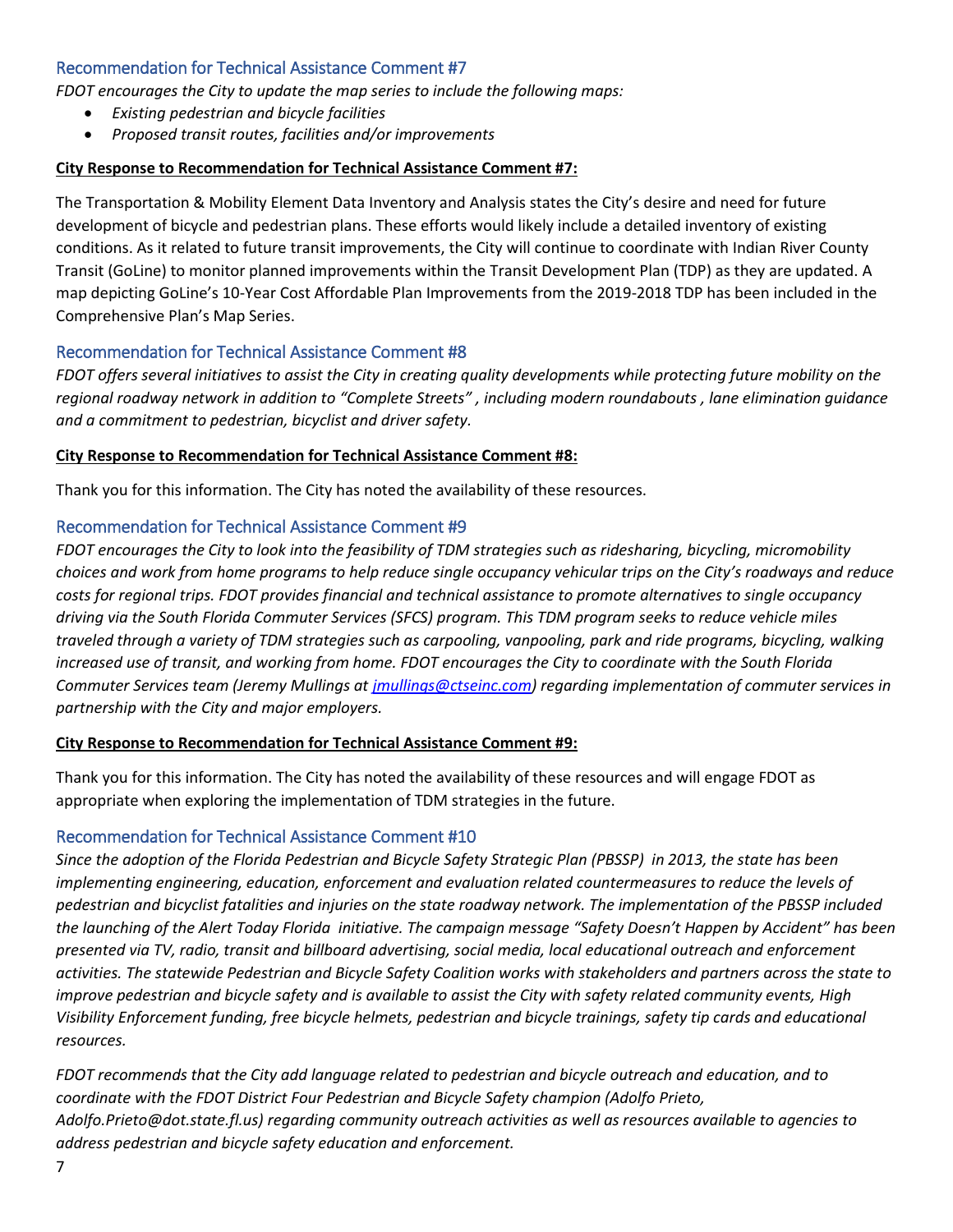*Additionally, FDOT encourages the City to add specific language related to pedestrian and bicycle safety aimed at reducing the number of traffic-related fatalities and serious injuries on roadways in the City, consistent with FDOT's Vital Few objective of Improving Safety.* 

### **City Response to Recommendation for Technical Assistance Comment #10:**

Thank you for this information. The City has noted the availability of these resources.

# Recommendation #1 for Technical Assistance Comment #11

For reference, FDOT recommends that the City utilize the Florida TOD Guidebook which provides model comprehensive plan goals, objectives, and policies designed to advance transit and TOD planning and outlines a process for local governments to effectively plan for TODs. In addition to the TOD Guidebook, the City should also reference the South Florida Regional Planning Council which offers several reports and publications related to TOD roles and responsibilities, framework and implementation. FDOT also offers an excellent resource Accessing Transit: Design Handbook for Florida Bus Passenger Facilities, Version III, 2013 which provides guidance to local governments and transit agencies in the design, location, and installation of transit facilities consistent with state and federal laws and regulations, including the American with Disabilities Act (ADA), and best practices.

### **City Response to Recommendation #1 for Technical Assistance Comment #11:**

Thank you for this information. The City has noted the availability of this resource.

# Recommendation #2 for Technical Assistance Comment #11

*FDOT recommends that the City add a new policy requiring coordination with FDOT regarding any plans/studies for TOD, planned unit development, or mixed-use development with potential to impact transportation facilities of state and regional importance.*

### **City Response to Recommendation #2 for Technical Assistance Comment #11:**

Thank you. As noted above, the City will continue to provide appropriate information to FDOT during the development review process.

### Recommendation for Technical Assistance Comment #12

*FDOT invites the City to refer to the following resources offered by the Department as it relates to policies under Objective 2-1.2:*

- *Policy 2-1.2.1 – This policy references review of posted speeds on all major roadways where the desired speed is lower than the posted speed. Chapter 202 of the Florida Design Manual (FDM) provides guidance with regard to lowering operating speeds and setting target speeds specifically within the suburban commercial and urban context zones.*
- *Policy 2-1.2.2 – This policy references reduction of driveways where possible for proposed development and redevelopment projects. In addition to reduction of the number of driveways, pedestrian and bicyclist safety policies should also focus on driveway widths and measures aimed at reducing driveway related bicycle crashes (especially where the bicyclist is riding facing traffic on a sidewalk). FDOT's Target Zero initiative includes Transportation Safety Engineering resources aimed at location specific and systemic safety analysis to identify safety improvement needs and design countermeasures to reduce the frequency and severity of crashes.*
- *Policy 2-1.2.3 – This policy references developing a database of crashes on major roadways, updated annually. The FDOT State Safety Office offers several resources for local governments that can assist with crash data analysis including the Crash Analysis Reporting System (CARS) and the newly integrated Signal 4 Analytics platform.*